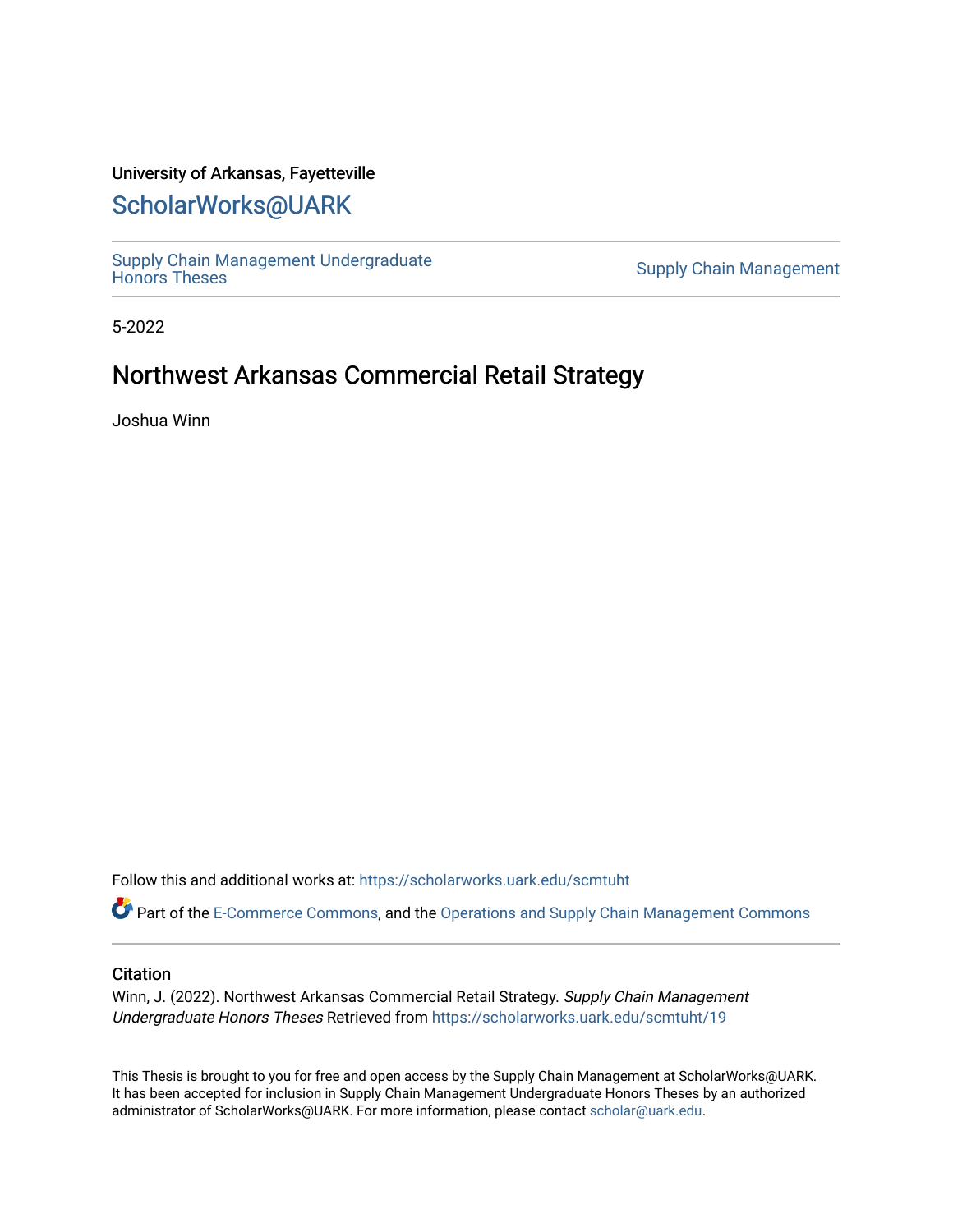**Northwest Arkansas Commercial Retail Strategy**

**by**

**Joshua Zane Winn**

**Advisor: Dr. John Kent**

**An Honors Thesis in partial fulfillment of the requirements for the degree Bachelor of Science in Business Administration in Supply Chain Management and Finance.**

> **Sam M. Walton College of Business University of Arkansas Fayetteville, Arkansas**

> > **May 14, 2022**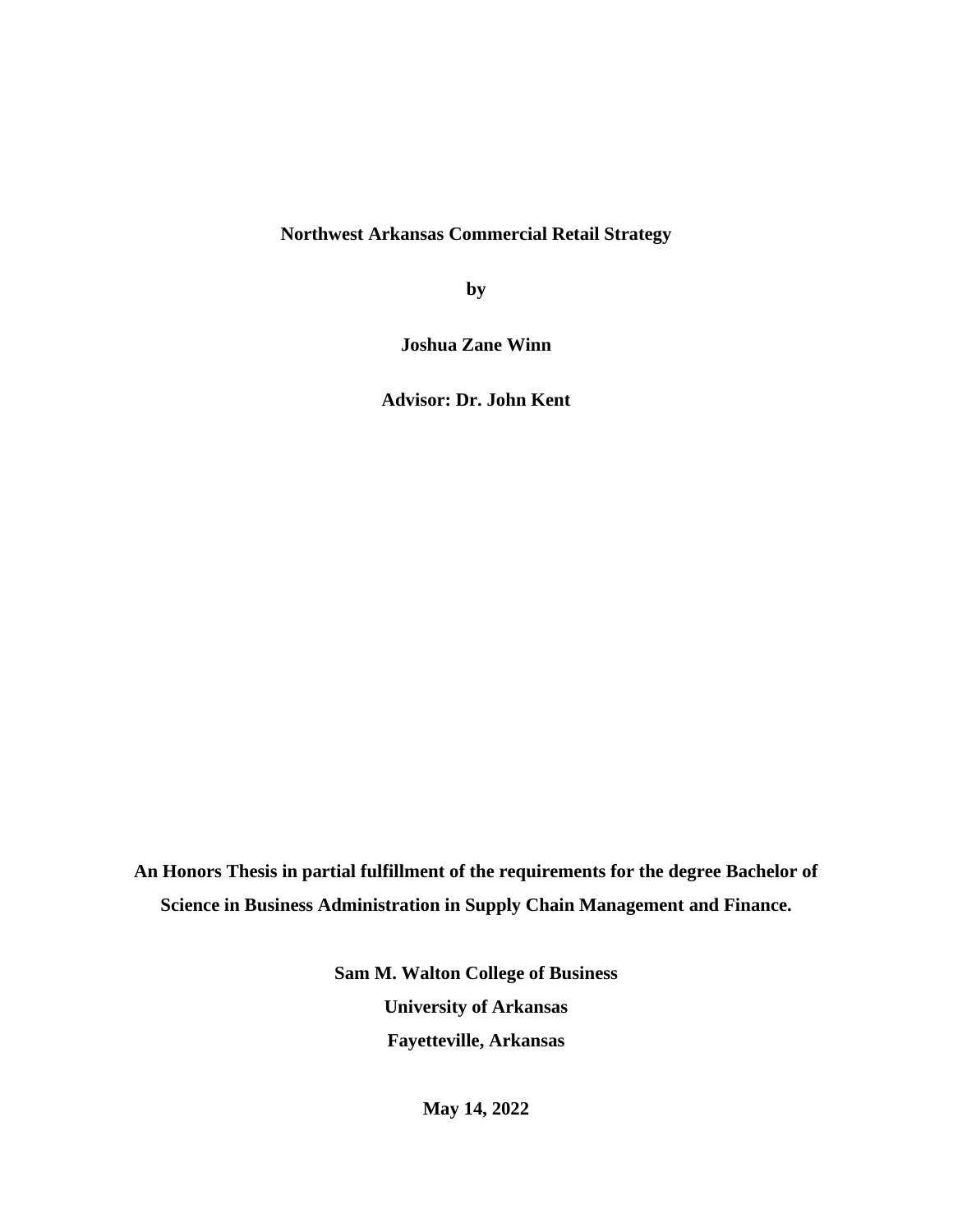#### **Abstract**

Retail supply chain tactics vary drastically by differing cities, especially when looking at population density and how it can affect final mile delivery. When looking to expand or create new business, you will have to look at new ways to operate your business to compete in each specific environment. An example of this would be how cultural trends affect how business is done, such as people having smaller cabinets in many Asian countries, meaning less products being purchased on shopping trips. Grocery stores in urban cities in China also have very limited access to parking. Walmart discovered the best way to overcome these challenges, to achieve competitive advantage, would be to offer free motorcycle delivery within a certain radius of their stores. This is a parallel to Walmart grocery pickup in the United States. When looking to expand or create new business, it is of extreme importance to understand not only the business environment, but the trends of the area being prospected. Through literature review and use of past experiences, I hope to develop strategies for overcoming these challenges to achieve better, cheaper, and faster retail supply chains.

#### **Introduction**

While studying supply chain management in China during the summer of 2019, I learned different ways that population density can affect how retail supply chains work, specifically final mile, or the delivery of the goods to the customer. For comparison purposes, this has been shown by Walmart implementing its curbside pickup in the United States. This process involves doing all your shopping from the comfort of your home, then placing an order to pick up at the store, where an employee will bring your groceries to your car. This same situation isn't available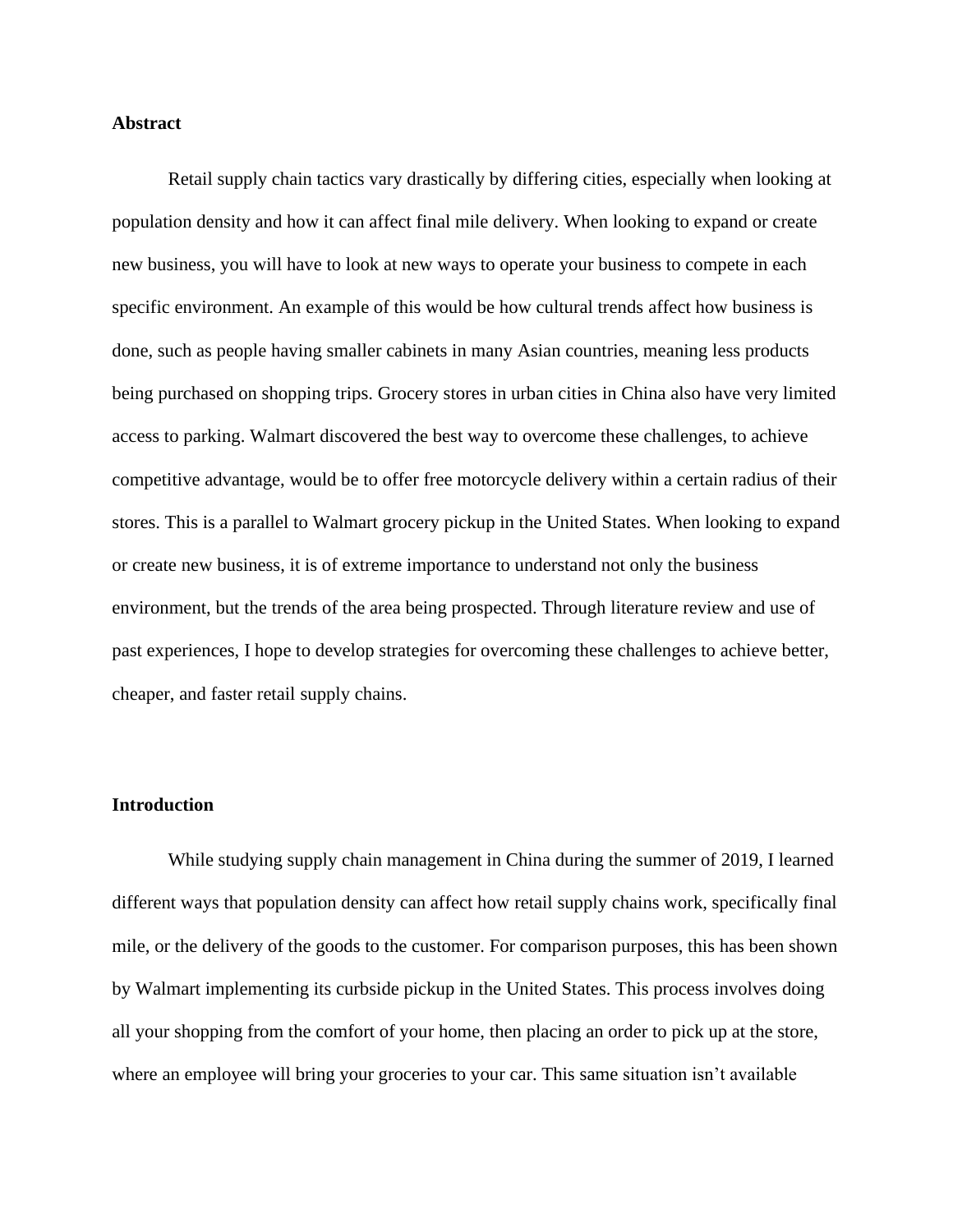everywhere though. Look at China for example. While in Beijing, we were presented with a factor that I hadn't previously thought of, the lack of parking. In the middle of this densely populated city, there was a Walmart. With curbside pickup no longer being an option, Walmart had to think of a new path to create competitive advantage. This came from their implementation of scooter grocery drop-off. Not how you would expect, with the trends of densely populated cities in the United States being filled with electronic app-based scooters. The process that I'm describing involves drivers using mopeds to bring deliveries to customers withing a certain radius of the store. This delivery also came with a guarantee that the delivery will be made within an hour.

This delivery method wasn't readily available to Walmart originally, and they had to seek outside opportunities. Through investing with JD.com, a Chinese delivery company, they were able to implement these changes (Taylor). This network is similar to how we use DoorDash or Uber Eats, with delivery drivers available through the app. As of 2018, there were 5 million drivers for JD that were at use for 200 Walmarts, across 30 Chinese cities. This change in business model to bring the goods directly to the consumer allowed Walmart to enter this new country and compete with local powerhouses such as Alibaba, who also had delivery methods in place.

The commonality between these two Walmart retail supply chain processes is the development and use of a successful ecommerce platform. Without this base, the final delivery to the customer cannot be made. If a business doesn't already have this process in place, then a strategic remodel might need to be considered. The creation of a website isn't the only thing that needs to happen for new sites to see success. The site will need to be advertised, which can be done through word of mouth at a brick-and-mortar store front or social media advertising. The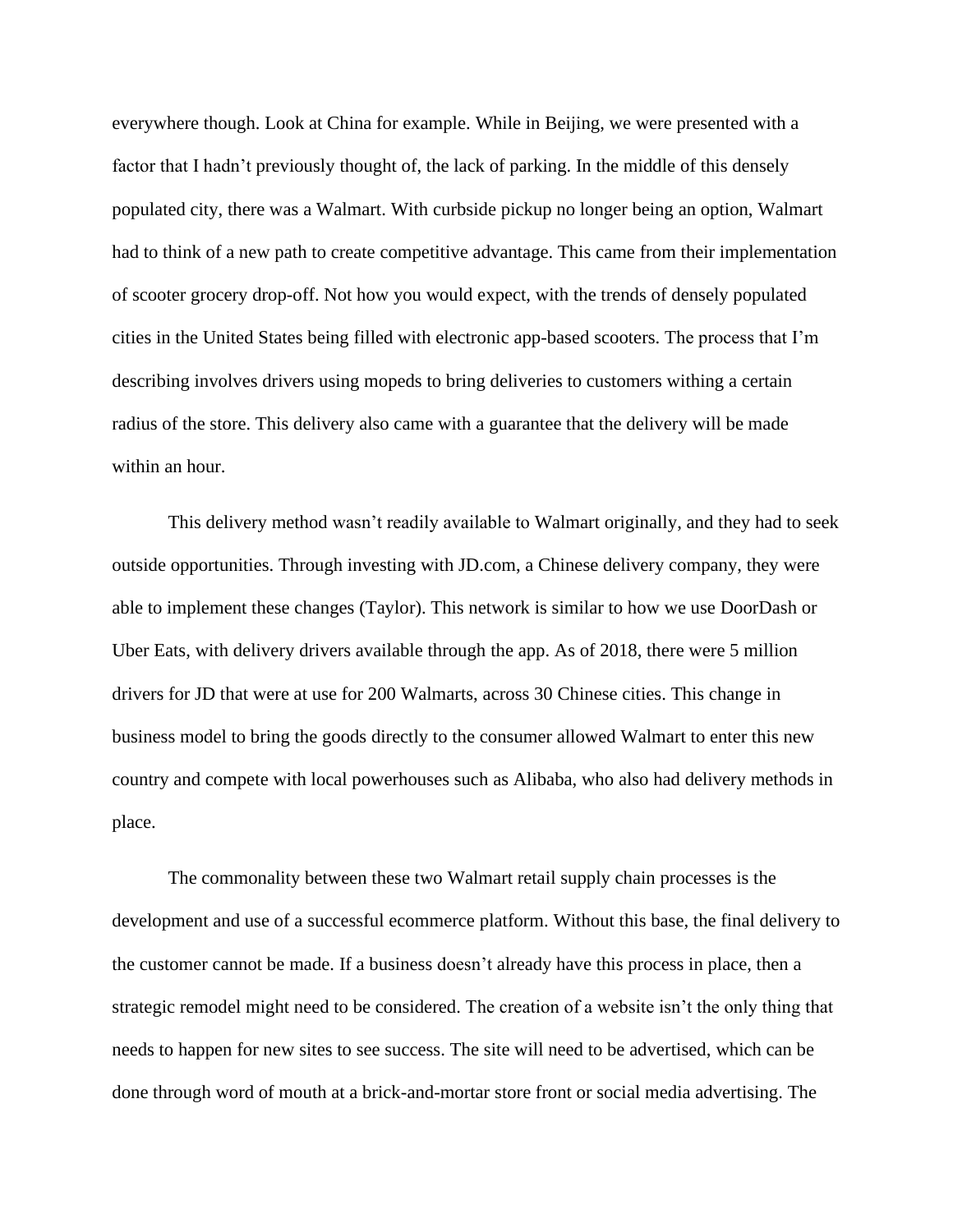website will also need an easy to navigate user interface, which can be achieved by using available website templates if the business is unsure on how to set it up (Fabregas). This transition also allows for the company to easily view product trends that have been getting views or purchases on the website, while also allowing the business to provide the consumer with more details on the product, as well as the business as a whole.

#### **Significance for NWA**

Northwest Arkansas and Fayetteville specifically have some similarities to what is displayed in Beijing. Not nearly to the same degree, but Fayetteville exhibits a degree of population density due to the university being placed in the center of the town. With the utilization of the electronic scooters available, deliveries could be made with ease when using a central area. This could be especially applicable when looking at student led projects on campus, such as ForeverRed, which involves gift boxes that can be picked up or delivered to apartments near campus. If a student is sick with Covid or another illness, this delivery system could even be used to make a small delivery from one of the small markets on campus.

The concept of the smaller cabinet space and more frequent grocery visits, as seen in China, is also applicable to the average on-campus college student, who won't have the space to store more than what will fit in a mini fridge and cabinet. With many campuses catering to similar student organizations that have monthly subscription boxes or other small delivery services, as seen at the University of Arkansas, this concept of scooter delivery from a central location would be viable for universities across the country. The thought could even extend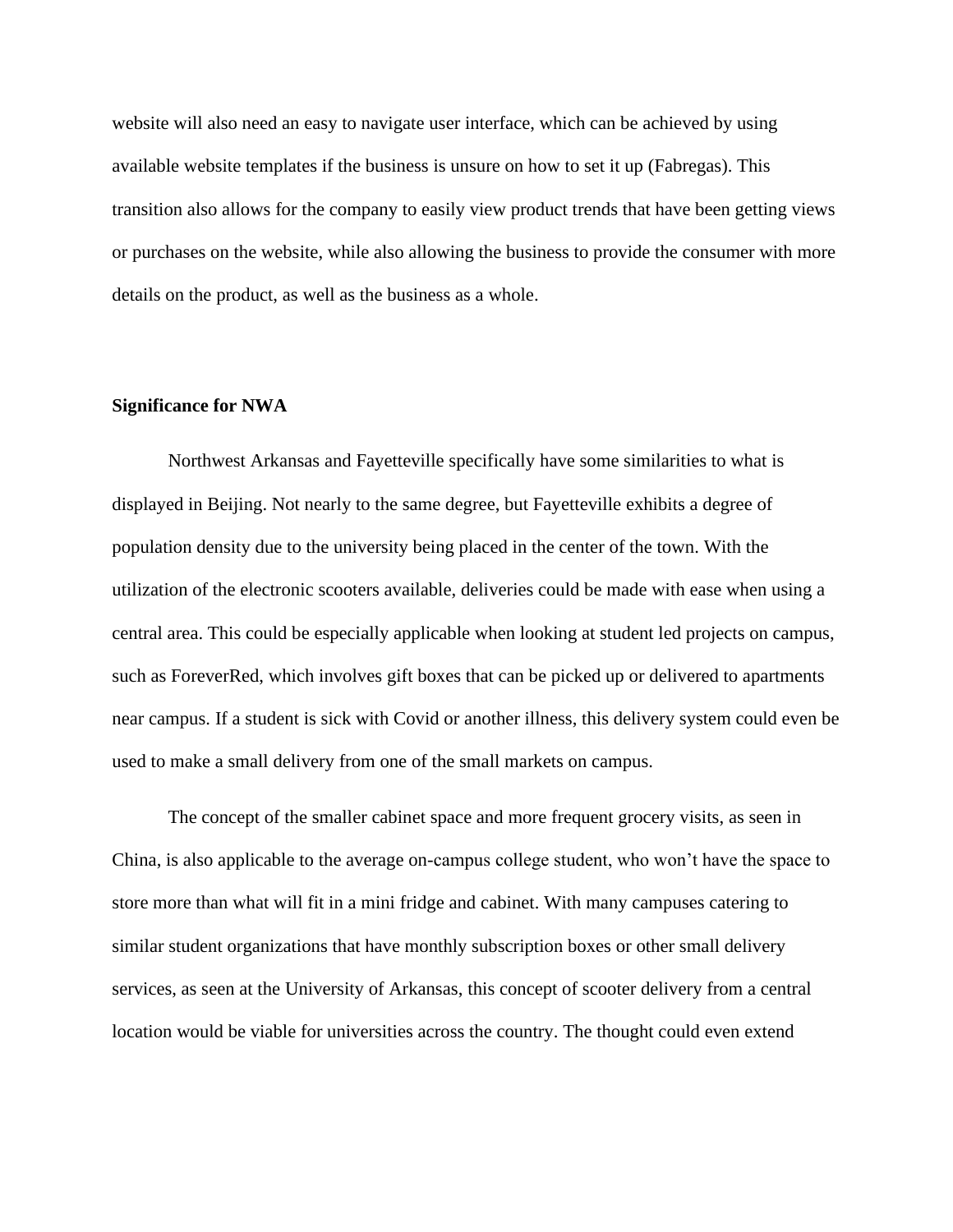beyond campus and be used to delivery university merchandise to fans residing in the Fayetteville area.

With the University of Arkansas having faced unprecedented growth for nearly two decades (Rushing), the city of Fayetteville has seen consistent growth. This and other factors have led to Fayetteville growing at a rate of 1.09% annually, or 23.02% since the last census (World Population Review).



https://www.nwaonline.com/news/2021/aug/22/overall-population-growth-in-northwestarkansas/

As businesses continue to move towards NWA, this concept may spread past Fayetteville and into areas such as Bentonville or Rogers. During the years of 2013 to 2018, northwest Arkansas had seen the 3<sup>rd</sup> largest job growth of areas, with populations of 500,000 to 999,999, in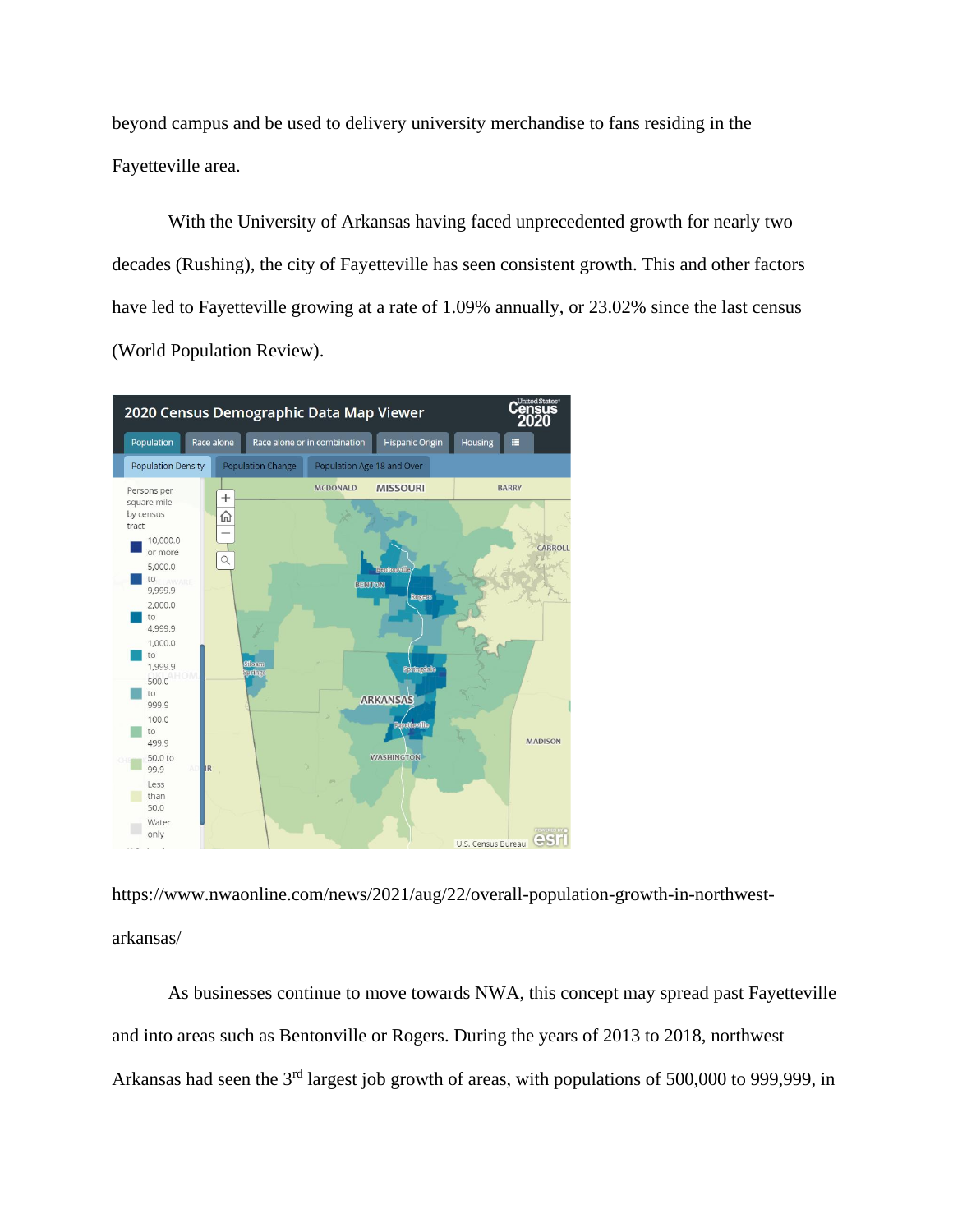any US city (Finding NWA). This growth, largely due to the location of several fortune 500 company headquarters, will reshape the area and bring many changes with it.

#### **Drone Delivery Testing in NWA**

The implementation of scooter deliveries is just one of the promising new methods of final mile delivery in the commercial retailing space of northwest Arkansas, but the others may be reserved for larger corporations for the time being. In 2020, Walmart began teaming up with drone delivery services, Zipline and DroneUp, with services being tested in the region. The deliveries began with Covid-19 testing kits being sent out in the local area, with an expectation of the deliveries to be made in minutes (Browne). Since the original testing period, Walmart has begun to ship food and other small goods. Walmart has hopes of these services being rolled out nationwide in the future, as early as 2023.

The delivery methods being tested in the northwest Arkansas region have very different capabilities. DroneUp is currently offering deliveries within a 1.5-mile radius of the store in Farmington, Arkansas, with hopes of the extending the distance to 10 miles by 2023 (Straight). These drones operate with a 10-pound cargo limit and can make deliveries within minutes, 17 on average, using a cable system to lower the order to the customer. Zipline on the other hand can make deliveries within a 50-mile radius of the Walmart Headquarters (Barnett), using a parachute system to drop the packages to the customer. These drones are only capable of carrying 4-pounds of cargo but can move at speeds of up to 80 miles per hour. With the combination of the two capabilities, the majority of northwest Arkansas should soon be able to utilize these services.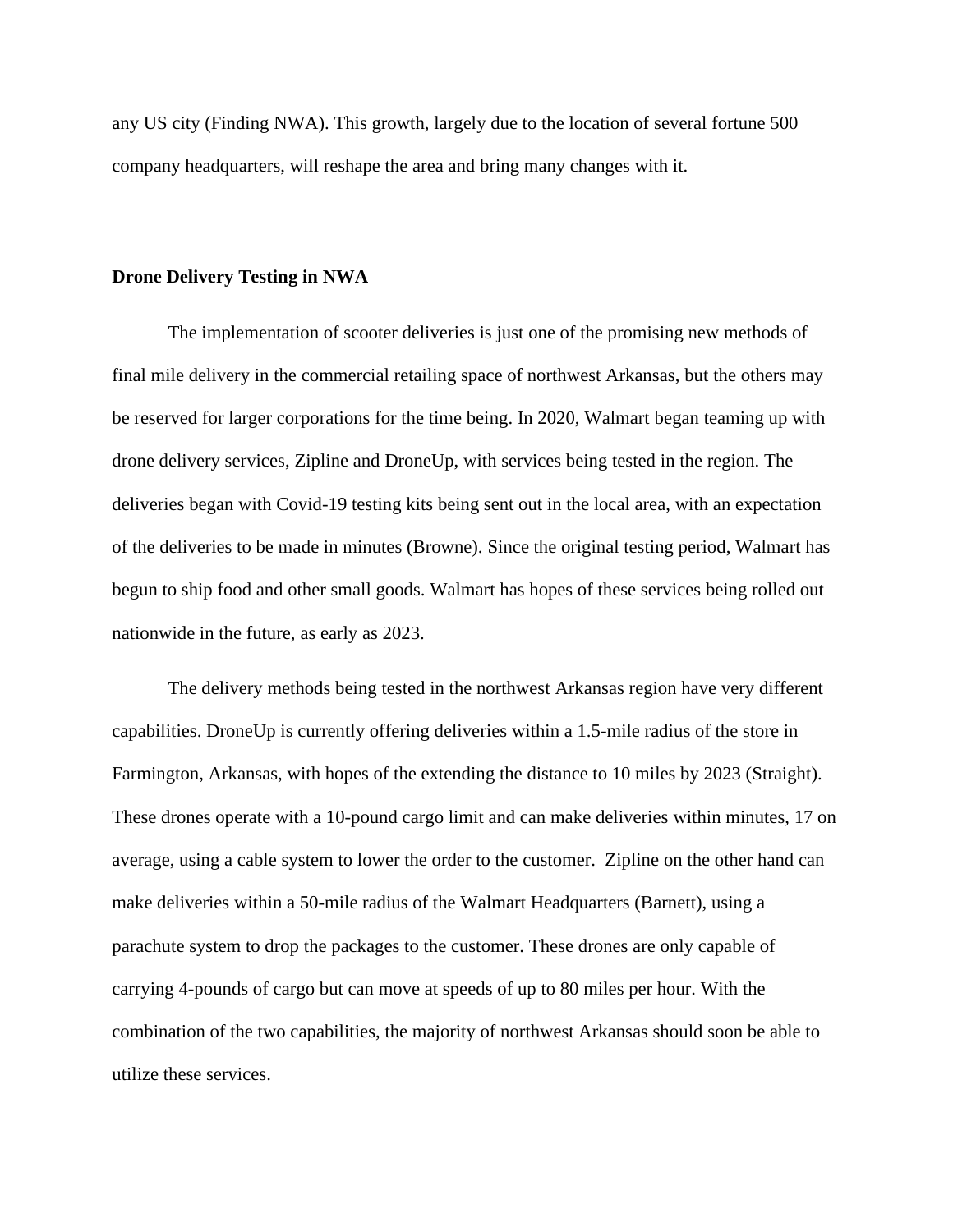Walmart hopes to keep the average time of delivery under 30 minutes for both services as it expands nationwide. They are optimistic about their drone delivery capabilities, as they have "4,700 stores stocked with more than 100,000 of the most-purchased items, located within 10 miles of 90% of the U.S. population" (Furner). This puts them in a unique position to make these short distance deliveries via drone. Though this new method of delivery could be promising in the space of making faster deliveries, I expect that this service will only be available to large corporations as it begins to be tested and rolled out. Small companies may need to stick to scooter delivery or 3<sup>rd</sup> party final mile delivery services to compete with the new methods of delivery.

### **Methodology**

The methodology for this thesis was literature review, where different business trends were studied to accommodate for population density changes and how they affect retail supply chain tactics, ultimately to build competitive advantage through final mile deliveries. This literature review was inspired by my firsthand study of these trends through a study abroad trip, where I was able to learn from many different businesses to see how they've adapted to these changes. I believe this method to be especially applicable, as many different retail supply chain tactics have already been implemented in similar cities and business models. By viewing and studying these trends, a business will be prepared to make the necessary change to their business model.

I also the conducted research through company visits in my time spent in China, specifically all that was learned through visiting with Walmart's offices. This process is what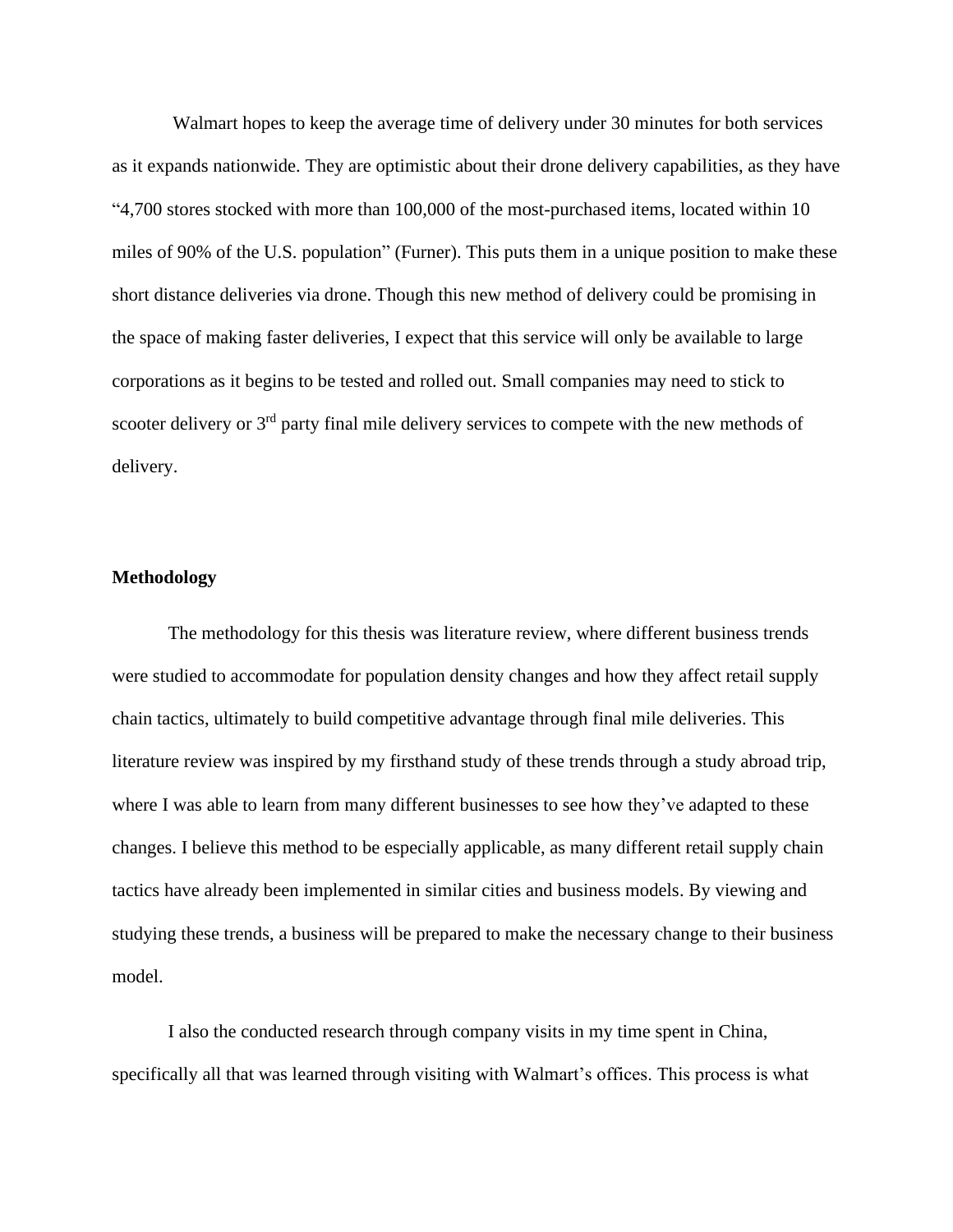highlighted the different problems that may be overlooked when managing your supply chain and tailoring it to your local needs. Many companies have begun looking into better management of their supply chains, creating relationships with suppliers and following the goods to consumer, but this focus on different ways to adjust your final mile delivery process is still a fairly new concept in the United States. Food delivery services have begun a large change in recent years but have displayed limitations when looking at densely populated areas.

#### **Analysis**

For this trend to take full effect, successful ecommerce will need to be built. This stage is what allows the business to be connected to where the user lives, and where the final delivery will need to be made, while allowing for better customer support and information availability. Speed to customer is also a new challenge that companies are facing, as consumer trends are shifting towards online orders with speedy deliveries (Blume Global). The use of scooter delivery could also be used to draw down the final mile delivery cost. With the last mile of shipping, or to the customers doorsteps, accounting for 53% of the shipping costs on average, this can be a place that many companies look to improve on (Shelagh).

This is especially applicable as we have continued unpredictability due to the Covid 19 pandemic. This method of delivery can be catered to be contactless, helping to bring goods to at risk individuals. The pandemic caused a surge in the food delivery business and this trend could carry over to local deliveries for common goods. As shown in the graphic below, the pandemic has created a shift in how consumers want to receive their food and the urge to stay home has carried over as the pandemic has begun to slow down.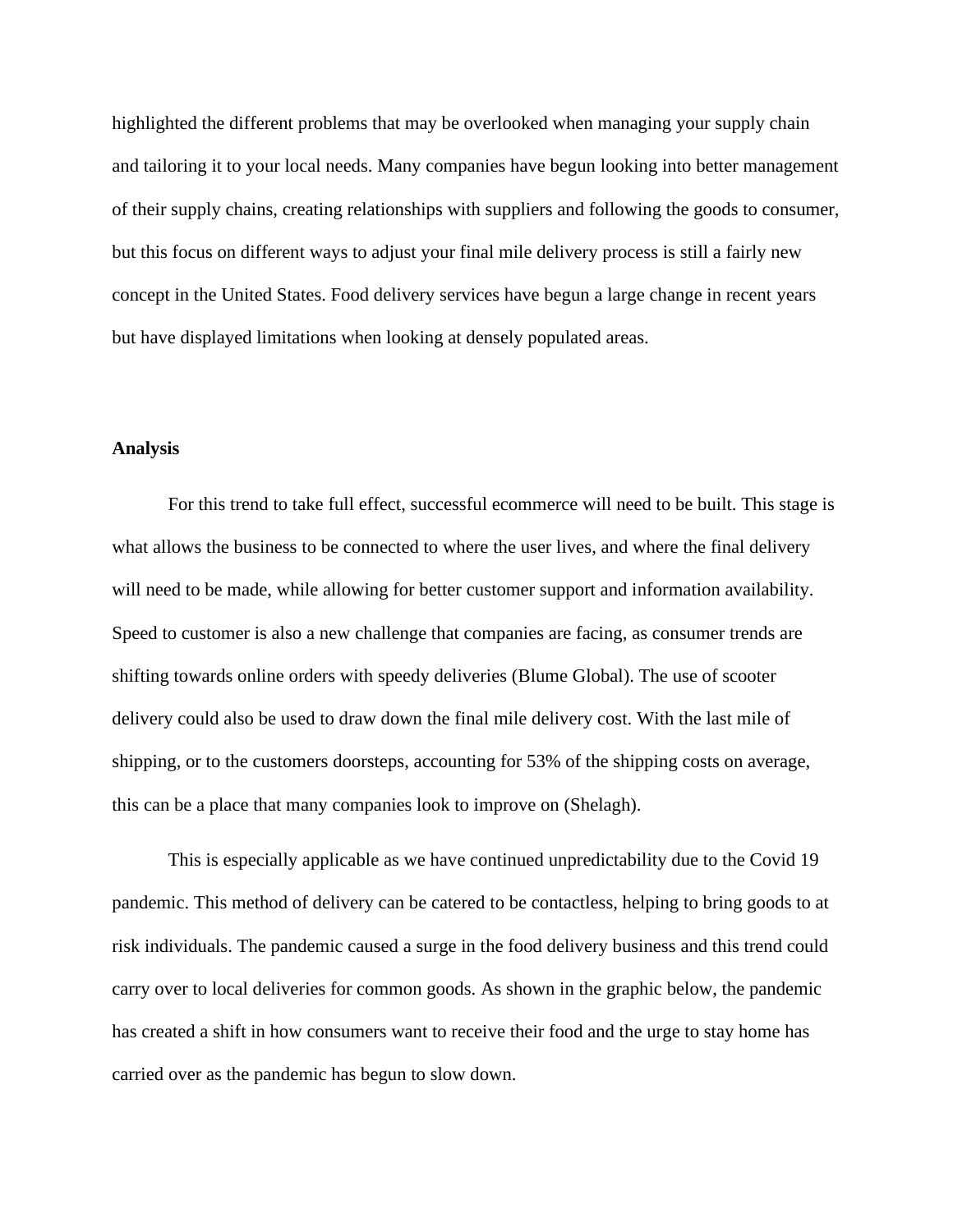

https://secondmeasure.com/datapoints/food-delivery-services-grubhub-uber-eats-doordashpostmates/

As seen in the busy cities of China with limited parking and many mobility restrictions, a university campus can be similarly difficult to traverse. With limited road access on campus, scooters could be used to navigate campus for delivery to student dorms. There are many student apartment complexes near the university as well that would be in reach of these services, where a business could charge a small extra fee for delivery.

## **Conclusion**

While at first companies would have to source their own drivers, we could see services such as DoorDash or Uber Eats join the trend to help get around these areas. Deliveries could even be made on bike if the deliverer is willing to put in the extra work. DoorDash has begun looking into this model for short deliveries, being rolled out in New York City in the future as a testing site (DoorDash). Their model strives to make deliveries in near proximities in as little as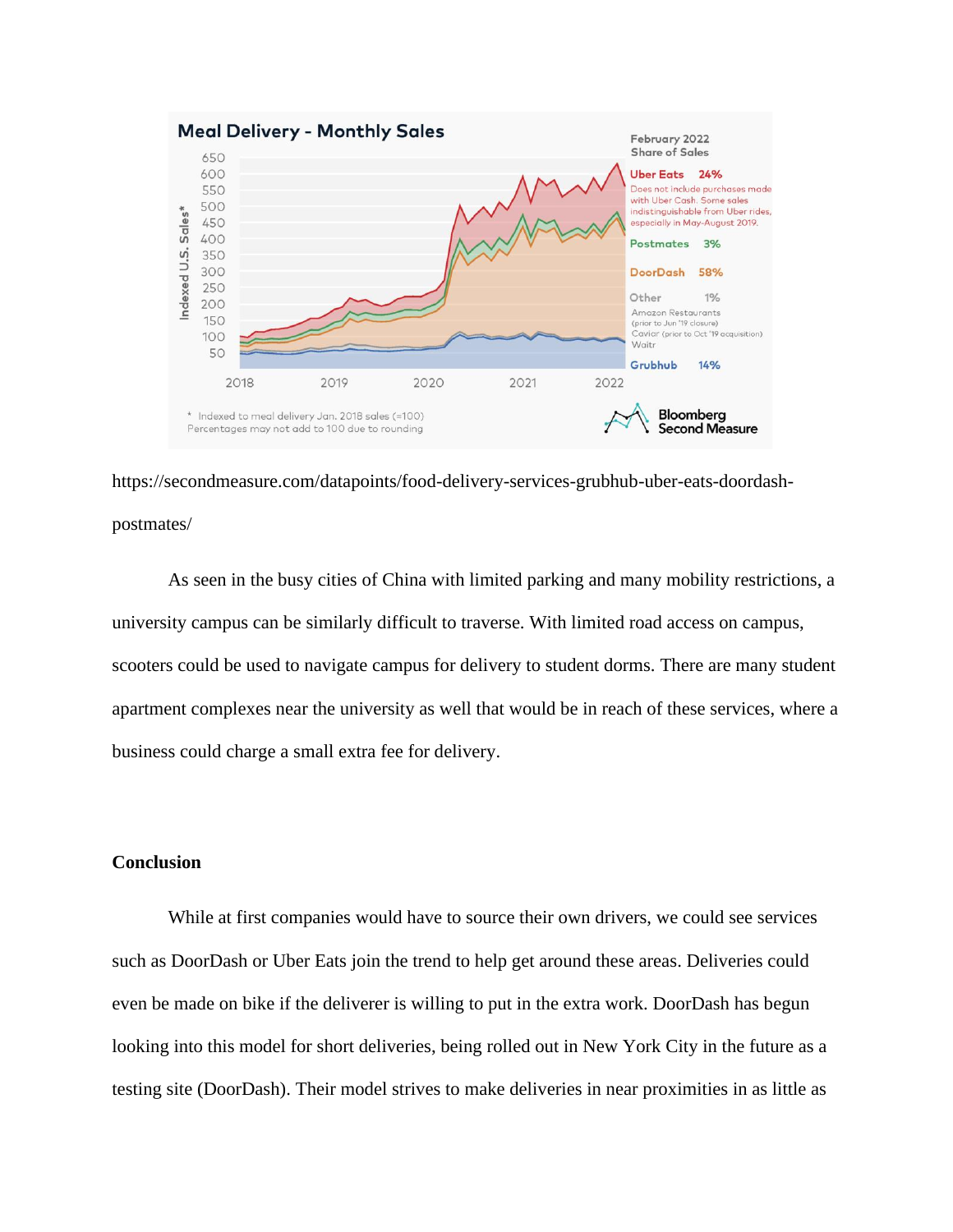15 minutes through the use of e-bikes. This will be applied to large businesses, but a similar model could be used by local NWA businesses or startups looking to get their goods delivered with ease in nearby areas. As stated before, this could even be pared with on campus initiatives, giving students more insight into the last leg of the delivery process.

By using electronic scooters, mopeds, or bikes to make the final mile of delivery, we will see less traffic and a reduction of emissions in areas that struggle with both issues. Though the impact on emissions isn't large enough to make a significant impact, it is estimated that 50% of trips in urban areas classify as short trips that could be replaced by scooter or e-bike, greatly reducing traffic, and increasing public health (Carroll).

With local accessibility to scooters on campus and the commonality of mopeds in this area, I could see companies being able to utilize what's around them to create competitive advantage. By removing the need for the US postal service, this will also create a faster delivery process. The system is not yet in place in the United States, so it may take longer than an hour for a delivery to happen, especially in the early stages, but this framework could be used to compete with Amazon and offer same day deliveries when purchases are made in a near vicinity.

As America moves towards a more urbanized future, with the share of US population residing in urban areas having risen from 73.6% in 1970 to 82.7% in 2020 (O'Neill), this process will be applicable in more cities than ever. On top of the numerous cities that already fall into this category of being densely populated, people are moving away from rural areas and into cities, where more work can be found, allowing this retail strategy to be heavily utilizable. As some companies, such as Amazon and Walmart, look to establish drone deliveries to customers to approach a faster delivery, small businesses may need to accommodate new delivery techniques to compete. This low-cost alternative allows for the use of scooters that are already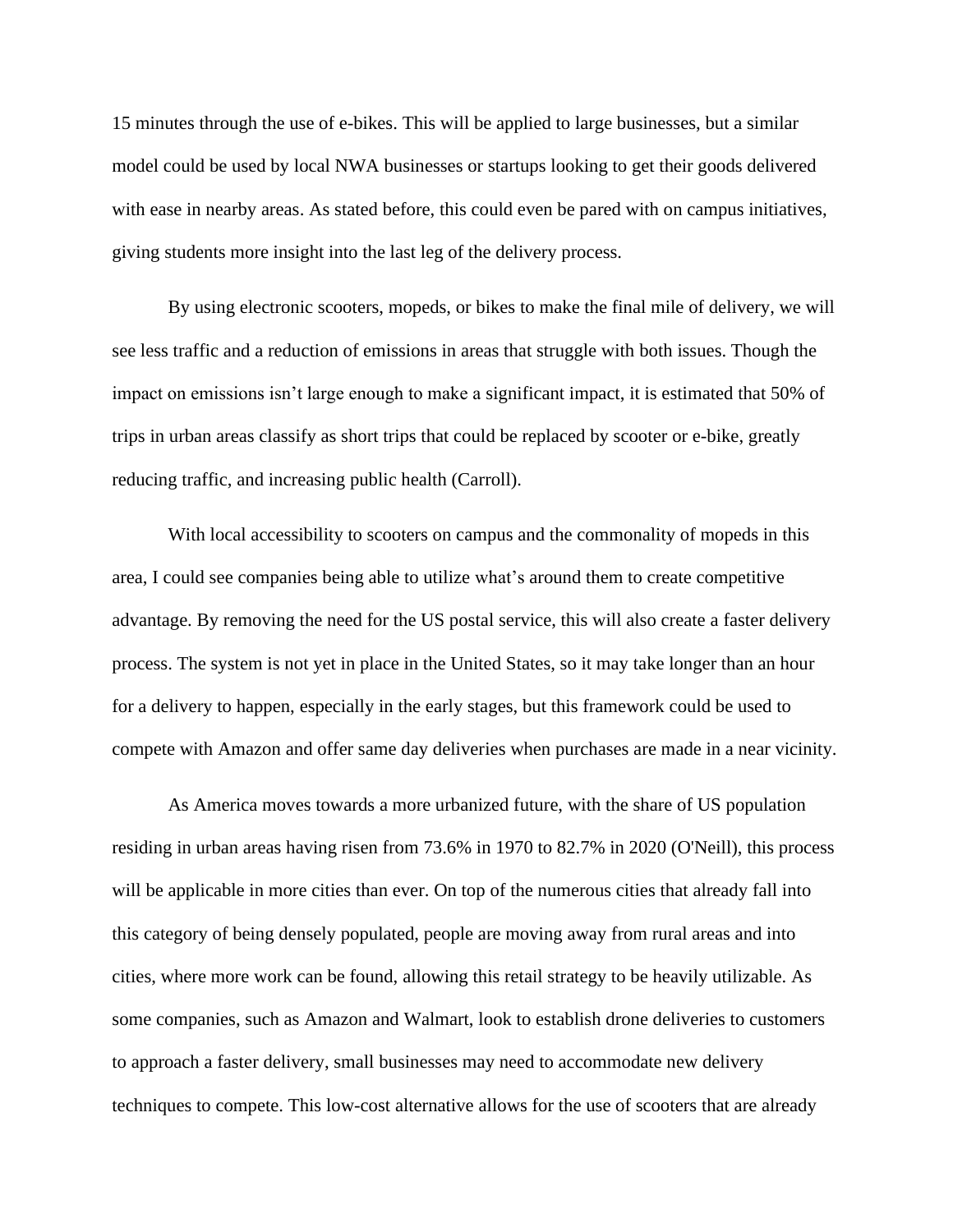present in many large cities and can even shift to the use of a 3rd party delivery service, as the trend appears to be moving towards more urban delivery changes.



https://www.statista.com/statistics/269967/urbanization-in-the-united-states/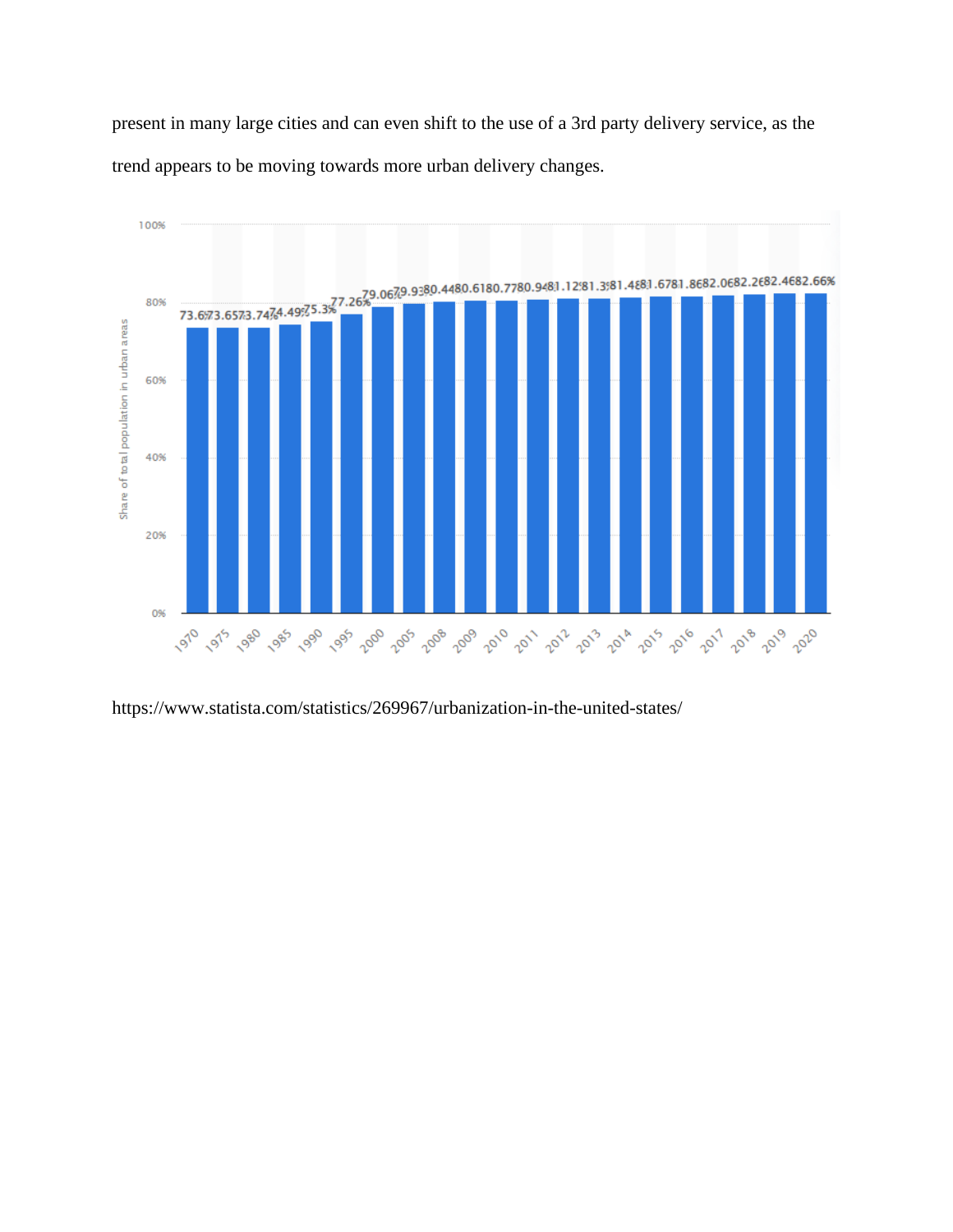### References

- Barnett, Errol. "Walmart Tests out Drone Delivery Service in Arkansas." *CBS News*, 25 Nov. 2021, https://www.cbsnews.com/news/walmart-tests-out-drone-delivery-service-inarkansas/.
- Browne, Michael. "Walmart Launches Drone Deliveries with Droneup." *Supermarket News*, 22 Nov. 2021, https://www.supermarketnews.com/technology/walmart-launches-dronedeliveries-droneup.
- Carroll, Dan. "Micromobility Modes Could Replace 1/5 of Short Car Trips News Carnegie Mellon University." *Carnegie Mellon University*, 16 Feb. 2016, https://www.cmu.edu/news/stories/archives/2022/february/micromobility-modes.html.
- Dolan, Shelagh. "The Challenges of Last Mile Delivery Logistics and the Tech Solutions Cutting Costs in the Final Mile." *Business Insider*, 11 Jan. 2022, https://www.businessinsider.com/last-mile-delivery-shipping-explained.
- DoorDash. "Become an E-Bike Courier." *DoorDash*, https://dasher.doordash.com/dashcorps.
- Fabregas, Krista. "How to Build an E-Commerce Website in 2022: The Ultimate Guide." *NerdWallet*, 7 Jan. 2021, https://www.nerdwallet.com/article/small-business/ecommercewebsite.
- "Fayetteville, Arkansas Population 2022." *World Population Review*, https://worldpopulationreview.com/us-cities/fayetteville-ar-population.
- Furner, John. "Walmart Invests in Droneup, the Nationwide on-Demand Drone Delivery Provider." *Walmart*, 17 June 2021, https://corporate.walmart.com/newsroom/2021/06/17/walmart-invests-in-droneup-thenationwide-on-demand-drone-delivery-provider.
- O'Neill, Aaron. "United States Urbanization 2020." *Statista*, 2 Feb. 2022, https://www.statista.com/statistics/269967/urbanization-in-the-united-states/.
- Perri, Janine. "Which Company Is Winning the Restaurant Food Delivery War?" *Bloomberg Second Measure*, 16 Mar. 2022, https://secondmeasure.com/datapoints/food-deliveryservices-grubhub-uber-eats-doordash-postmates/.
- "Professional Opportunities in Northwest Arkansas." *Finding NWA*, 2 Sept. 2021, https://findingnwa.com/areas-of-interest/business/.